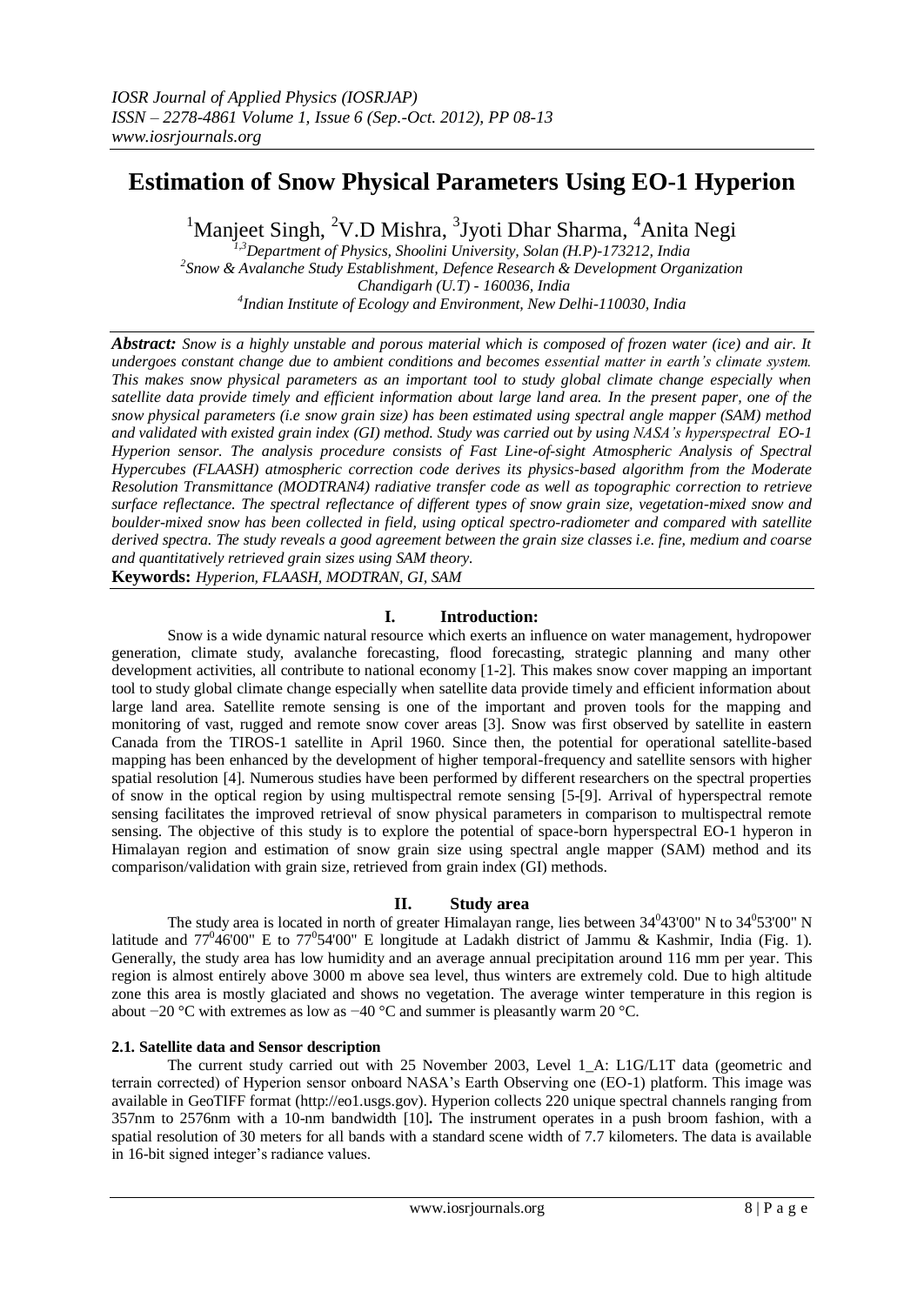*Estimation of Snow Physical Parameters Using EO-1 Hyperion*



**Fig. 1** Study area on India map and Hyperion satellite image

## **III. Methodology**

# **3.1. Satellite data processing**

Hyperion sensor covered the wavelength region by two detector arrays, one for the visible and nearinfrared (VNIR: 356 nm to 1058 nm) and other for short-wave infrared (SWIR: 852 nm to 2577 nm) with 242 bands of 10 nm spectral resolution and 30 m spatial resolution [10]. But due to radiometric detraction and signal to noise issues only 198 bands are calibrated [11]. The detail description of radiometric errors in Hyperion data are reported by [12-13]. As a result, only a subset of 158 bands maintained for further analysis. Hyperion satellite data was pre-processed in ENVI 4.7 software [14]**.** The flow chart of the detailed methodology is given in fig. 2.



**Fig. 2** Flow chart summarizing the methodology followed in the study

# **3.2. Atmospheric correction**

Atmospheric effects caused by molecular, particulate scattering and absorption from the "radiance-atdetector" has been eliminated by using Fast Line-of-sight Atmospheric Analysis of Spectral Hypercubes (FLAASH) module based on the MODTRAN-4 radiative transfer code [15][16] in order to retrieve "reflectanceat-surface" values. FLAASH allows a researcher to define all parameters that influence atmospheric absorption and scattering such as relative solar position, aerosol, and scattering models, visibility parameters, ozone total vertical column, adjacency effects (scattering of reflected radiance from surroundings into a pixel), artifact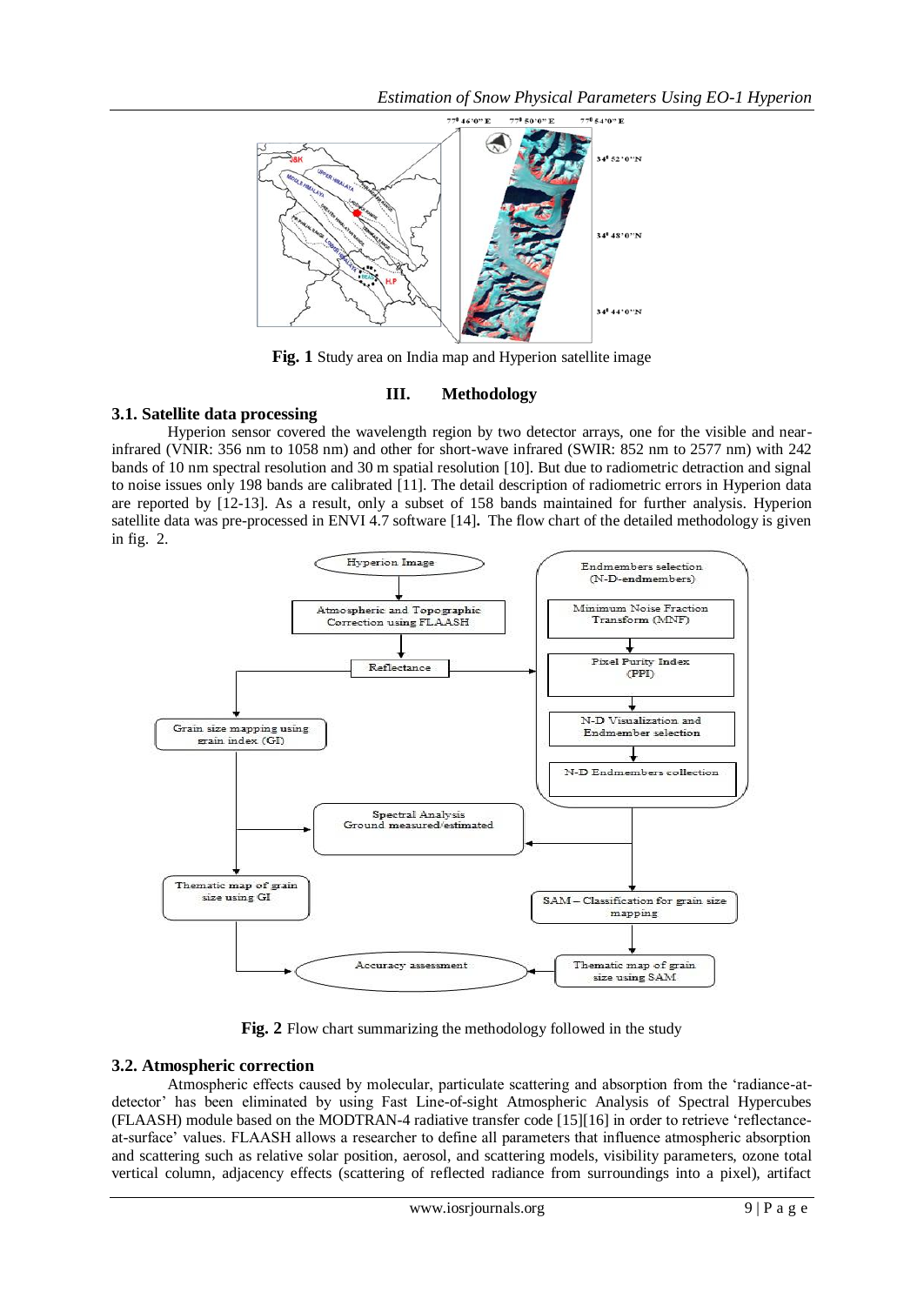suppression [17] and provides water vapor retrieval. In the present study, atmospheric model with 2-band KT aerosol model [18] was used for atmospheric correction.

#### **3.3 Reflectance estimation for Hyperion**

Digital values in Hyperion data represent absolute radiance (W/m<sup>2\*</sup>um\*sr) values stored as 16-bit signed integers with a scaling factor of 40 for VNIR bands and 80 for SWIR bands. The spectral radiance at sensor pixel using FLAASH is derived from a standard equation [16] as:

$$
L = Lgi + Lpi
$$
\n
$$
Lgi = A \frac{p}{1 - niS} \quad \text{and} \quad Lpi = B \frac{pi}{1 - niS} + La
$$
\n
$$
(1)
$$

Where Lgi is the at-sensor radiance reflected by the target and Lpi is the at-sensor radiance scattered into the path by the atmosphere and the surrounding targets, (ρ) is the pixel surface reflectance, (ρi) is an average surface reflectance for the pixel and a surrounding region, (S) is the spherical albedo of the atmosphere and (La) is the radiance back scattered by the atmosphere. The coefficient A and B depends on atmospheric and geometric conditions but not on the surface. Each of these variables depends on spectral channels; the wavelength index has been omitted for simplicity.

The values of A, B, S and La are determined from MODTRAN4 calculations that use the viewing and solar angles and the mean surface elevation of the measurement, and they assume a certain model atmosphere, aerosol type, and visible range.

### **3.4 Grain size mapping using SAM**

A physically-based classification spectral angle mapper (SAM) method was used in present study for the grain size retrieval. The algorithm determines the spectral similarity between the two spectra (i.e. the pixel spectra to known/reference spectra) by calculating the angle between two vectors representing these spectra [19]. To evaluate the selected methodology and classification results, the selection of endmembers based on "Spectral Hourglass" processing scheme [19] were implemented. This Procedure includes the generation of Minimum Noise Fraction-Images (MNF) for data dimensionality estimation and reduction by decorrelating the useful information and separating noise [20], Pixel Purity Index-Mapping (PPI) for the determination of the purest pixels in an image (as potential endmembers) utilizing the (uncorrelated) MNF-images and finally the extraction of endmembers utilizing the n-Dimensional-Visualizer tool (Fig. 3).



**Fig.3** 3-D visualization for endmembers collection

The extracted endmembers spectra are then compared with the in-situ measured spectral reflectance using optical spectro-radiometer (Fig. 4(a), 4(b) and 4(c)) for identification. The selected image spectra endmembers were further used as reference spectra for mapping grain size using SAM method. The threshold value of SAM angle for classification was set after iteration for tuning the angle between the pixel spectra and the reference spectra to avoid misclassification especially in the shadow regions. SAM angle of 8.5 degree was found suitable for the grain size (fine, medium and coarse) classification (Fig. 5) when compared with field collected grain size spectra (Fig. 6) for fine, medium and coarse grain snow.

### **3.5 Grain size mapping using GI**

The snow grain size map was estimated using grain index (GI) method proposed by [21] based on the field collected hyperspectral reflectance data:

$$
GI = \frac{Reference(590 nm) - Reference(1050 nm)}{Reference(590 nm) + Reference(1050 nm)} \tag{2}
$$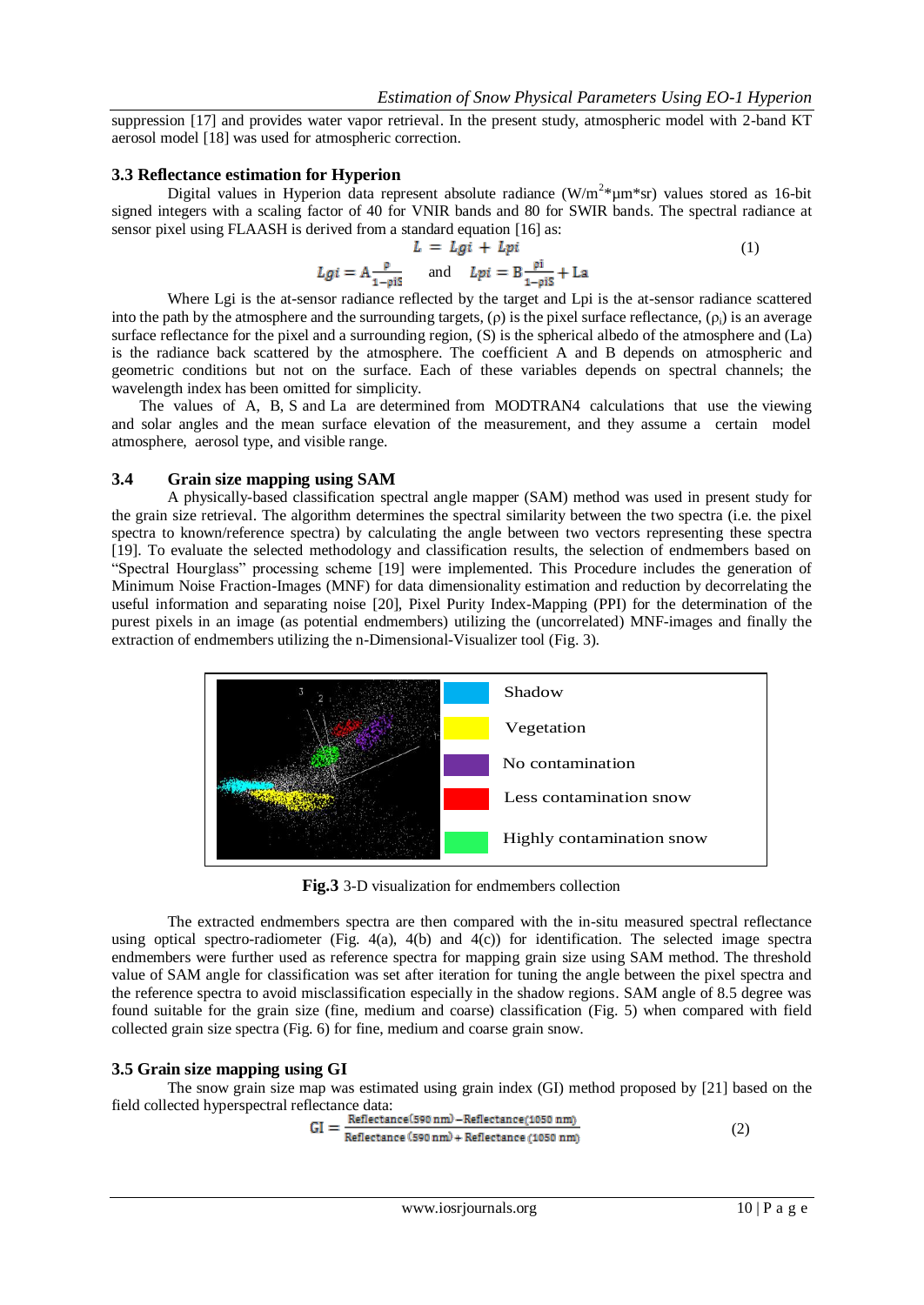In the present study, Hyperion band number-24 (589.62nm) with bandwidth of 10.65nm and band number-90 (1043.59 nm) with bandwidth of 11.04 nm, were used in equation (2). Further, by the inversion of grain index, fine, medium and coarse grain size snow map was generated (Fig. 7a) using the threshold values 0.0-0.17, 0.17-0.26 and 0.26-0.35 respectively [21]**.** The above relation was only valid for snow cover pixels, which were selected with the help of normalized difference snow index (NDSI) and visible channel reflectance [22].

$$
NDSI = \frac{Reference(Green) - Reference(SWIR)}{Reference(Green) + Reference(SWIR)}
$$
(3)

Here the threshold value of NDSI, which is normally used 0.4 for binary snow cover mapping [4][22] was raised to 0.6, with a criteria that the visible channel (500nm) reflectance should be greater than 0.6 to avoid fractional snow cover and heavy contaminated snow [9][21].



**Fig.4** In situ measured spectral reflectance (a) Snow, soil, vegetation, water (b) Boulder-mixed snow (c) Noncontaminated snow and contaminated snow



**Fig. 5** Estimated Spectral reflectance for different grain sizes by SAM



#### **IV. Results and Discussion**

The snow grain size was retrieved using SAM algorithm and compared with GI method for a part of the greater Himalaya range on 25 November 2003. Fig. 7a and 7b shows the spatial distribution of grain sizes at a continuous scale for SAM and GI respectively. It has been observed that fine grains are in snow accumulation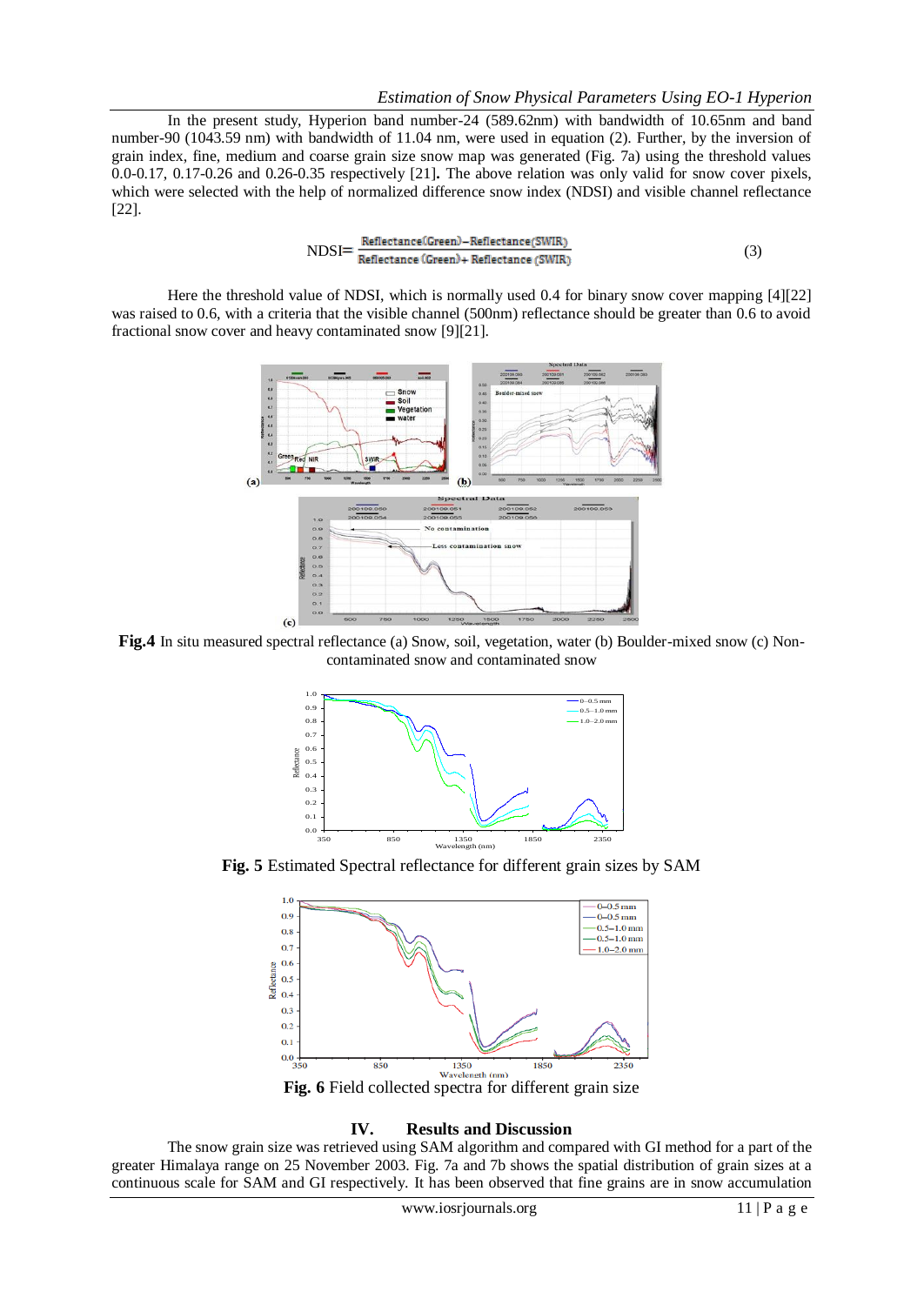## *Estimation of Snow Physical Parameters Using EO-1 Hyperion*

area and medium/coarse grains are at ablation / lower elevation areas. The selection of threshold value of SAM angle helps avoid misclassification along steep slopes and shadow or low illuminated areas denoted as unclassified (black) areas. On comparing snow grain size classes using SAM (Figure 7(b) with GI method (Figure 7(a), similar classes as well as similar area for medium grains has been observed (Table 1). In few places, small deviation may be due to the selection of threshold values used for the conversion of grain index to grain size classes. The matrix comparison of different snow grain size classes using SAM and GI shows overall matching area in approximately 93.6 % (Table 1). This indicates the present methodology for the mapping of snow grain size using SAM is well suited for Himalayan region at varying altitude from 3000 m and above.



| Table 1. Comparison of retrieved snow grain size using SAM and Grain Index method |  |  |  |
|-----------------------------------------------------------------------------------|--|--|--|
|-----------------------------------------------------------------------------------|--|--|--|

| <b>Study area</b>                     | Grain size (mm)      | Area $(Km^2)$<br>(GI method) | (Km <sup>2</sup> )<br>Area<br>(SAM method) | Error<br>in area<br>(Km <sup>2</sup> ) | <b>Total</b><br>study<br>area |
|---------------------------------------|----------------------|------------------------------|--------------------------------------------|----------------------------------------|-------------------------------|
| Greater Himalaya<br>$(25-Nov. -2003)$ | Fine $(<0.5)$        | 46.92                        | 39.56                                      | 7.36                                   |                               |
|                                       | Medium $(0.5 - 1.0)$ | 59.57                        | 60.03                                      | 0.46                                   | 230 Km <sup>2</sup>           |
|                                       | Coarse $(1.0 - 2.0)$ | 19.32                        | 26.22                                      | 6.9                                    |                               |
|                                       | Unclassified         | 104.19                       | 104.19                                     | 0.0                                    |                               |

### **V. Conclusion**

SAM and GI methods provide the grain size (i.e. fine, medium and coarse) classes qualitatively. Such classification is important where quantitative information is not necessary such as avalanche forecasting, melting snow, climate study etc. The above discussed grain size methods have their own advantages as well as limitations. SAM uses maximum band information for grain size retrieval and provides qualitative grain sizes. The SAM method was established as an alternate method to retrieve the snow grain size for applications where quantitative grain sizes are not required. The SAM method was also found useful to identify the different levels of vegetation/soil mixing in snow, since as per our knowledge presently no method is available to quantify exactly such mixing in rugged mountainous terrain due to many challenges.

#### **VI. Acknowledgements**

Author"s sincere gratitude to USGS EROS data center, USA for providing Hyperion images. Thanks are also due to Dr. Zong-Liang Yang, Director, Center for Integrated Earth System Science, University of Texas at Austin for his kind motivation in the field of Land Surface Modeling.

#### **References**

- [1] Manjeet, S. Mishra, V.D. Thakur, N.K. Kulkarni, and A.V. Singh, M. Impact of Climatic Parameters on Statistical Stream Flow Sensitivity Analysis for Hydro Power. J*. Indian Soc. Remote Sens.* 37, 2009, 601–614.
- [2] Sharma, K. J. Puneeta, D. and Mishra, V.D. New algorithm development for snow cover monitoring at sub-pixel level using MODIS data. A*tti* Della Fondazione Giorgio Ronchi Annolxv, 4, 2010, 439-452.
- [3] Konig, M. Winther, J.G and Isaksson, E. Measuring snow and glacier properties from satellite. *Reviews of Geophysics*. 39, 2001,1- 27.
- [4] Kulkarni, A.V. Singh, S.K. Mathur, P. and Mishra, V.D. Algorithm to monitor snow cover AWiFS data of RESOURCESAT-1 for the Himalayan region. Int. J. Remote Sens. *27(12),* 2006, 2449–2457.